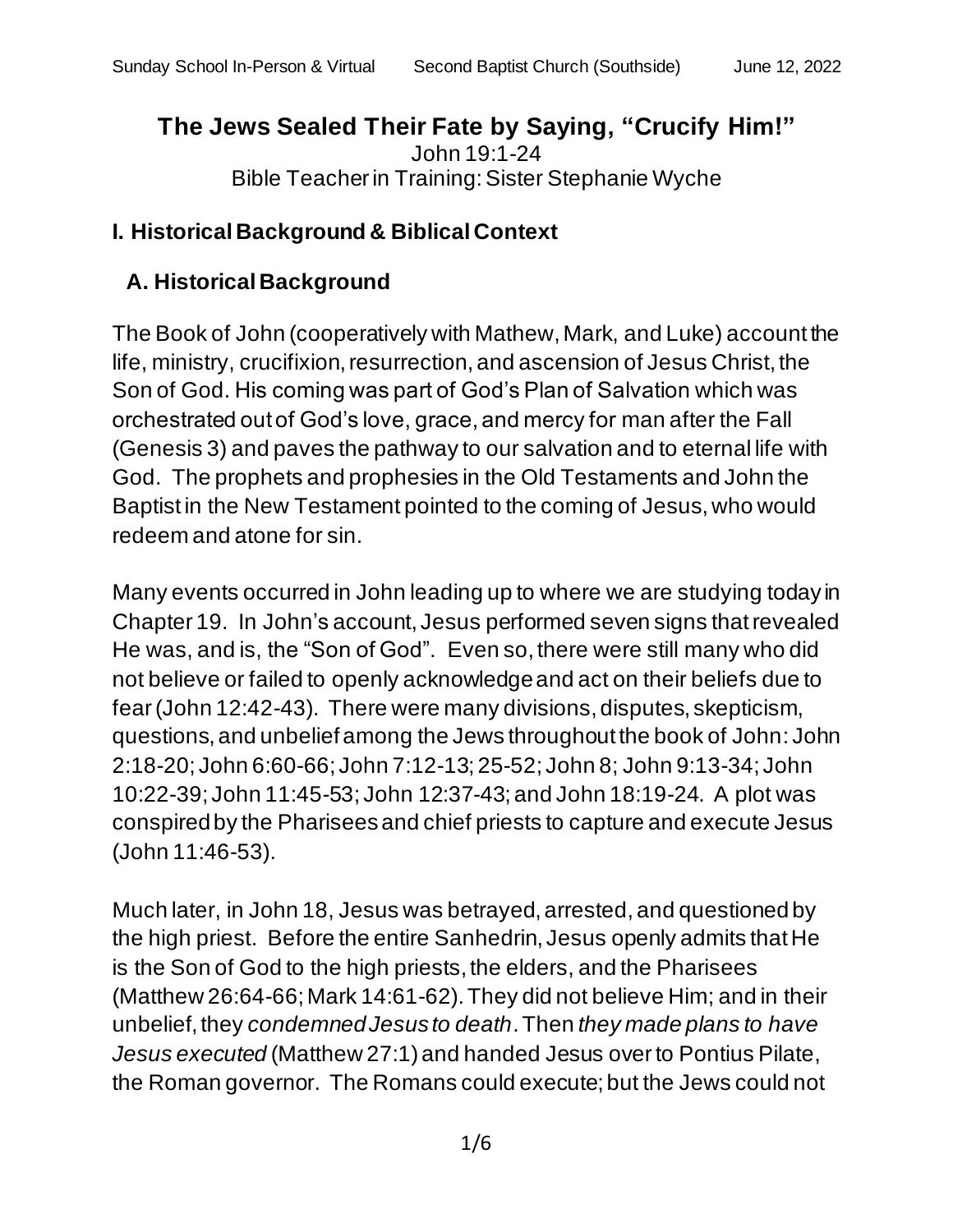(John 18:31). The Jews expressed their allegations to Pilate, but Pilate found Jesus to be innocent. As a Passover custom, the Roman governor was to release one prisoner of the Jew's selection. The Jews chose to release Barabbas (John 18:39-40).

# **B. Biblical Context**

*Believing in Jesus* and *believing that Jesus is the Son of God* is talked about heavily throughout the book of John.

- ❖ God sent Jesus to this world so that all who *believe in Jesus* can inherit eternal life (John 3:16-18).
- ❖ All who *believe in Jesus* have eternal life (John 3:36, 6:49).
- ❖ To do the work of God, *believe in Jesus* (John 6:29).
- ❖ The Father's Will is that everyone who *believes in the Son* (Jesus) may have everlasting life (John 6:40).
- ❖ All who *believe in Jesus* also believe in the Father.*The Son* and *The Father* are one and the same (John 12:44-45)*.*
- ❖ **Accepting***Jesus* means accepting the Father (John 13:20).

These scriptures reveal that salvation and eternal life will only come to those who believe in Jesus and believe that He is the Son of God. The scriptures also warn about what will happen to those who do not believe and do not accept Jesus.

- ❖ All who *reject* Jesus will not see eternal life and will face God's wrath. (John 3:36).
- ❖ All who *reject* Jesus and His message will be condemned and judged on the last day (John 12:48).

### **II. The Lesson: The Jews Sealed Their Fate by Saying, "Crucify Him!" (John 19:1-24)**

John 19:1-24, in conjunction with Matthew 27:11-27, Mark 15:1-26, and Luke 23:1-34, explicitly portray the sentencing and crucifixion of Jesus.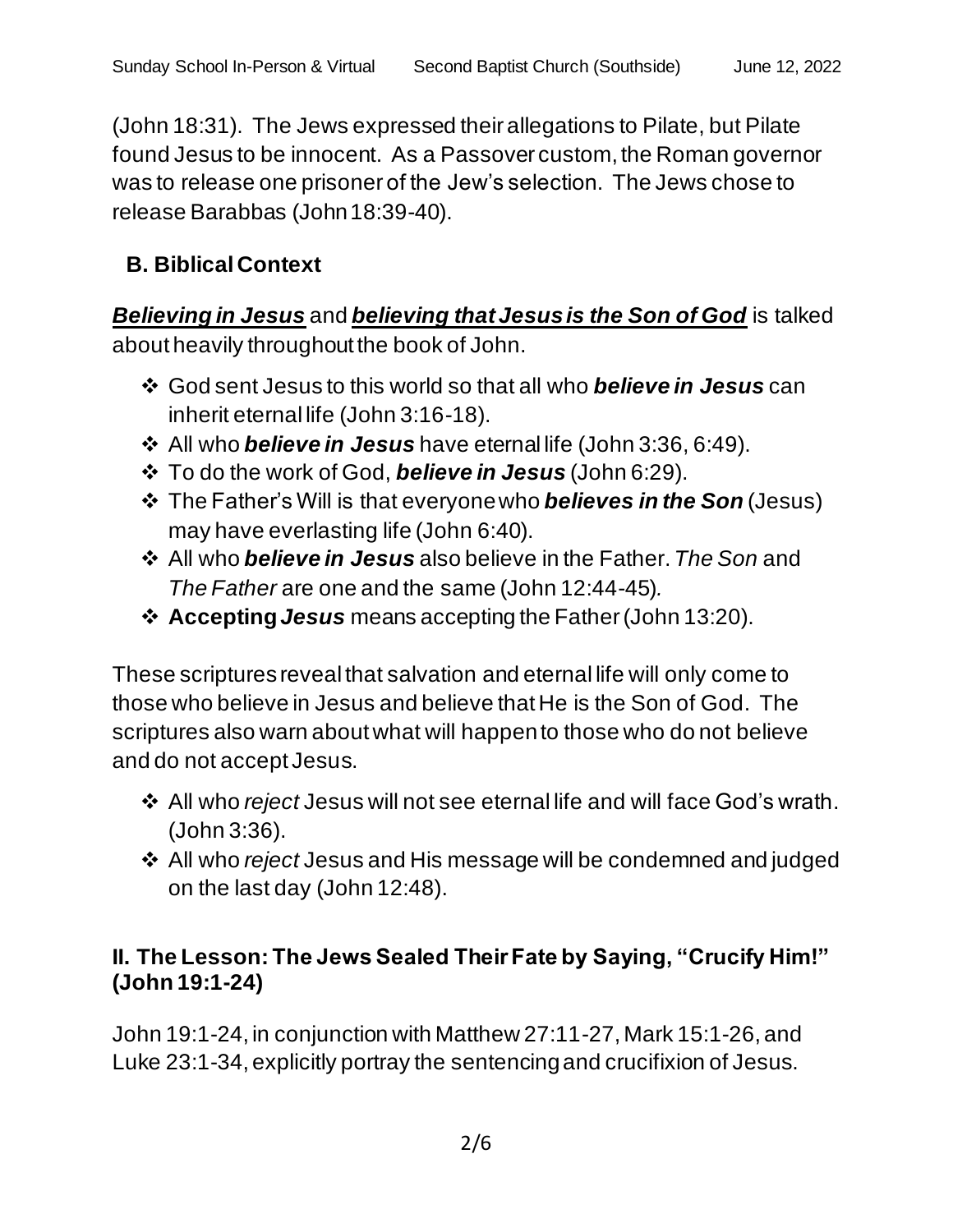Pilate already declared that Jesus was innocent (John 18:38), but still ordered his soldiers to severely punish Him in John 19:1-3. The soldiers flogged Jesus, beating him with a whip repeatedly,which ripped and tore His body as the whip made contact and pulled away each time. Then they mocked Jesus, because He revealed Himself as the Messiah, as a king. They crafted a crown of thorns and set the crown of thorns on Jesus' head. The thorns cutting, piercing, and drilling into His hair, scalp, and head - as they put it on His head and as He wore it. The soldiers dressed Jesus in a purple robe to imitate the royalty, elegancy, and nobility of a king. Then, the soldiers continued and topped it off by saying "Hail, King of the Jews", used to mock a greeting one would make to a king. Matthew and Mark stated the soldiers put a staff in Jesus's hand and boweddown in the front of Jesus to further ridicule Him (Matthew 27:29, Mark 15:19). After this, they struck Jesus in His face repeatedly to torture and humiliate Him. What Jesus suffered was cruel and unjust, because He did no wrong and nothing to deserve it.

# **1. vv. 4: Pilate did not find any evidence that supported the charges that the Jews had brought against Jesus.**

The Jews accused Jesus of many things. In John 18:29, Jesus was accused of being a criminal. In Luke 23:2,6,11, the Jews accused Jesus of undermining the authorities, laws, and orders of the nation; publicly speakingagainst paying taxes to Caesar; 'claiming' to be the Messiah; and inciting rebellion. Pilate reviewed eachclaim, but could not find any of the charges worthy of death (Luke 23:15).

Verse 4 says "Once more…"; this was the second time that Pilate told the Jews this. Pilate clarified and emphasized again to the Jews that He found "*no fault*", no wrong, and no substance in their claims against Jesus.

# **2. vv. 5-6: The chief priest and elders shouted "Crucify! Crucify!"**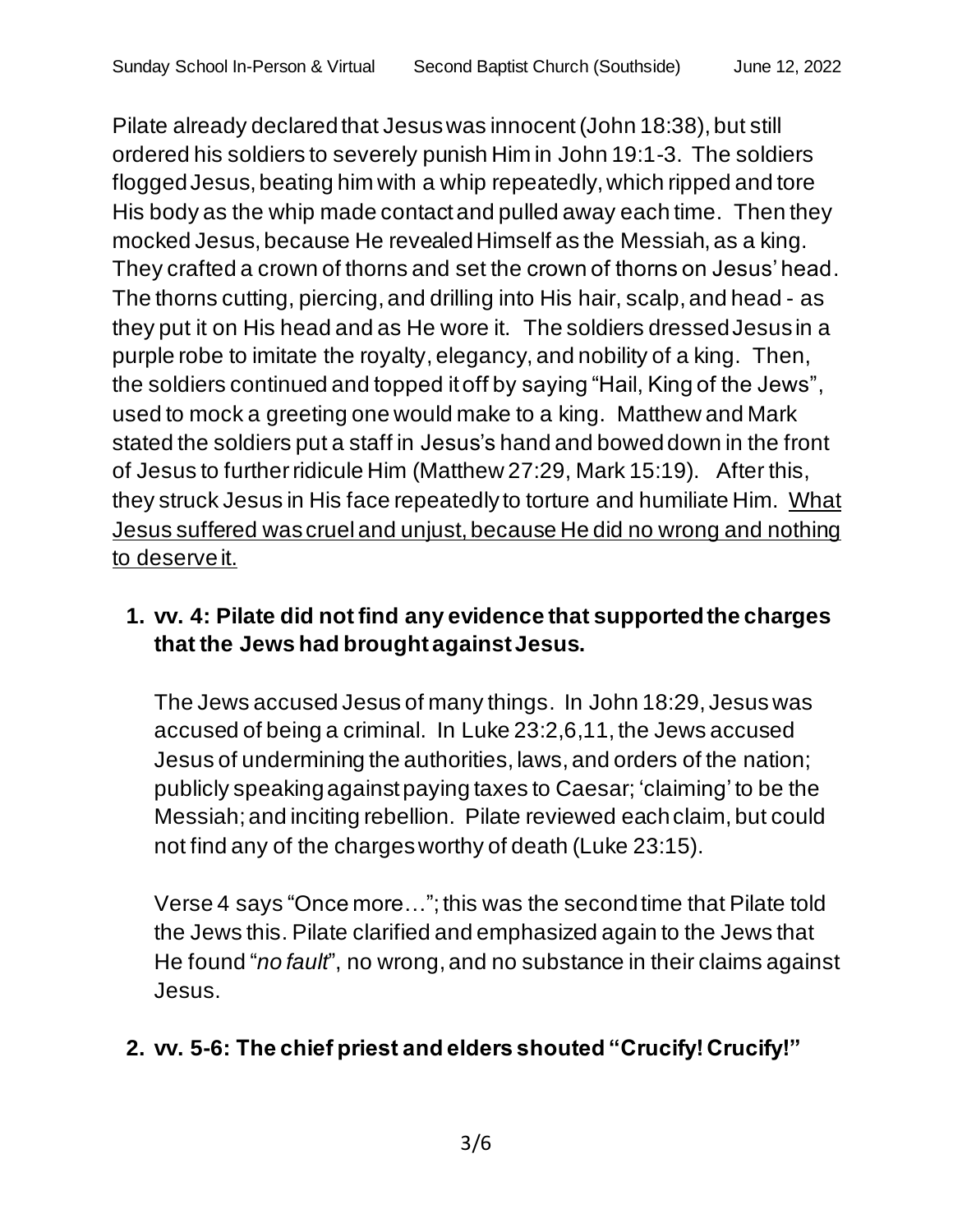Pilate brought Jesus back out before the crowd. When the Jews saw Jesus bloodied and beaten with a purple robe and crown of thorns, they still demanded for Jesus to be crucified – to be nailed to a cross, publicly hung, and put to death. **The Jewish leaders knew what they were calling for**. In Matthew 27:20, it was the chief priest and the elders who influenced the crowd to demand for Jesus to be executed. They wanted Jesus to face this death. By calling for Jesus to be crucified, they *outwardly declared their hate for Jesus*, thus sealing their fate.

Pilate responded to them telling the Jews to take Jesus and crucify Him. A third time, Pilate accentuated that he did not find a fault or reason behind why they were calling for Jesus to be crucified. **In other words, Jesus was innocent!**

# **The Jews by insisting that Jesus be Crusified Sealed their own Fate!**

# **3. vv. 7-11 (KJV): "By our law, he ought to die, because He made Himself the Son of God."**

The Jews were trying to persuade Pilate that executing Jesus would be justified by their laws. The Jews were referring to the law about putting to death anyone who brings offense or misuses the name of God (Leviticus 24:16). They used this law, because of their unbelief that Jesus is the Son of God. The Jews then continue to say that Jesus "*made Himself the Son of God*." This further implied that the Jews did not believe Jesus was sent from the Father, but instead that Jesus had put himself in that position on his own authority. Once again, this shows **the degree of unbelief**that the Jews had about Jesus being the Son of God. Additionally, the Jews *outwardly declared their rejection* of everything Jesus said, thus sealing their fate.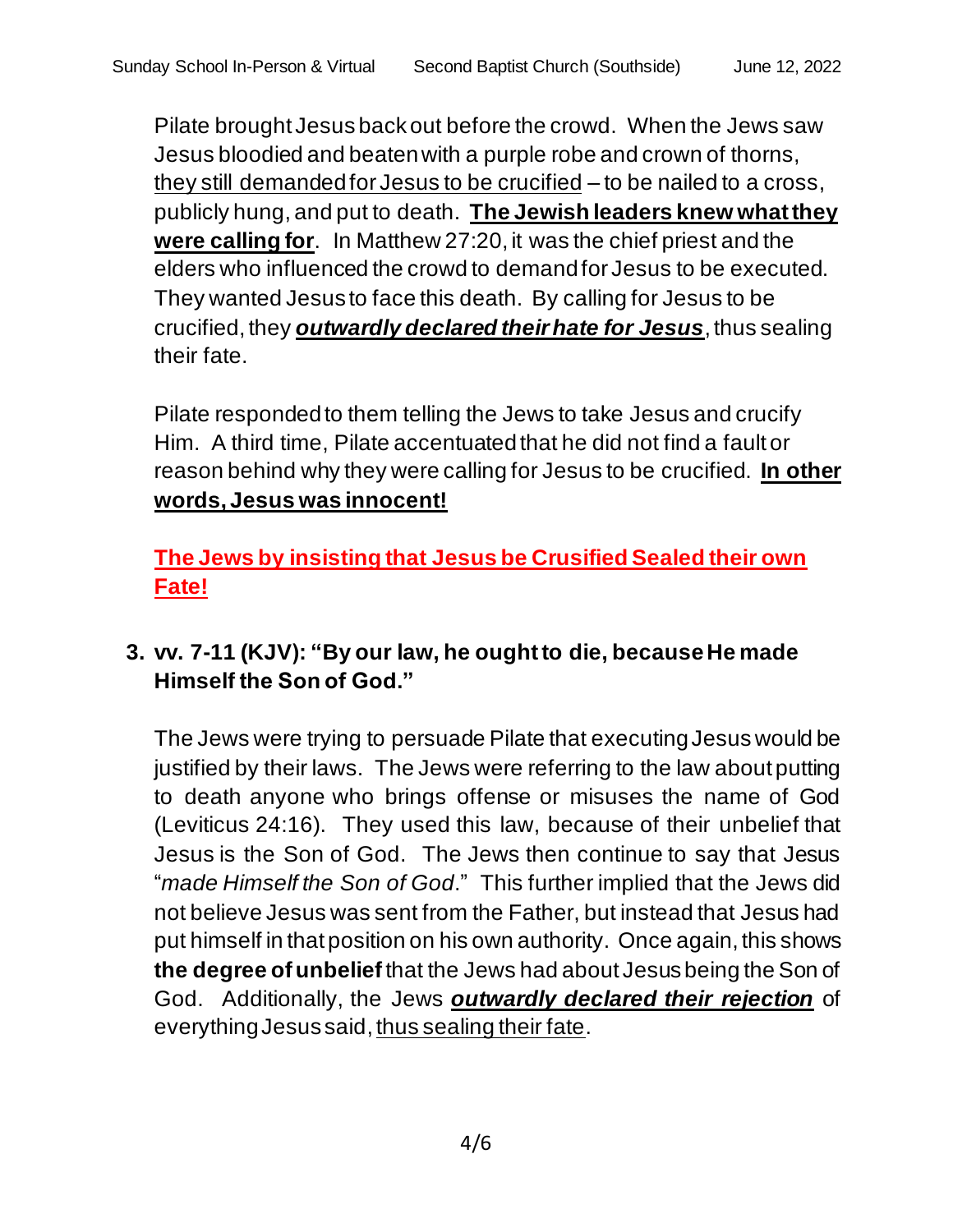Hearing the Jew's accusation, Pilate became afraid. He went to Jesus to reexamine with the hopes of finding more proof of innocence. He asked Jesus where he came from, but Jesus did not respond. Recall, Jesus had already responded to this question (John 18:36). Shocked by the silence, Pilate asserted his power, the power to release or crucify. Jesus inform Pilate that his power, authority, and position (as governor) come from God. Jesus then continues on to say that the one who brought Him to Pilate has a greater sin. As we know, the Jews brought Jesus to Pilate (John 18:35). Pilate is guilty of sin too. However, the Jews are *guilty of a greater sin*, further sealing their fate.

# **4. vv. 12-15: "We have no king but Caesar!" (NIV)**

After this, Pilate kept trying to persuade the crowd to set Jesus free, but the crowd kept the pressure on him.

In verse 12, the Jews challenged Pilate's allegiance to the Roman emperor, Caesar. To the Jews if Pilate released Jesus, then he could no longer consider himself "a friend" – supporter or loyal – to Caesar, because Jesus claimed to be a king which opposed the kingship of Caesar. Every Roman was under the authority of Caesar; Pilate was no exception. Furthermore, Pilate had a governing role in Rome, and therefore had to acknowledge Caesar as king. The Jews were using this against Pilate to guilt and condemn Pilate into meeting their demands. This shows just how cunning the Jewish leaders were.

Later in verse 15, the Jews persistently called for Jesus to be taken away and crucified. By uttering the words "*We have no king but Caesar*"(NIV), they *rejected Jesus* and *fully dissociated with Jesus* by claiming that Caesar was their king. In Matthew 27:25, the Jews take full ownership of their demands.